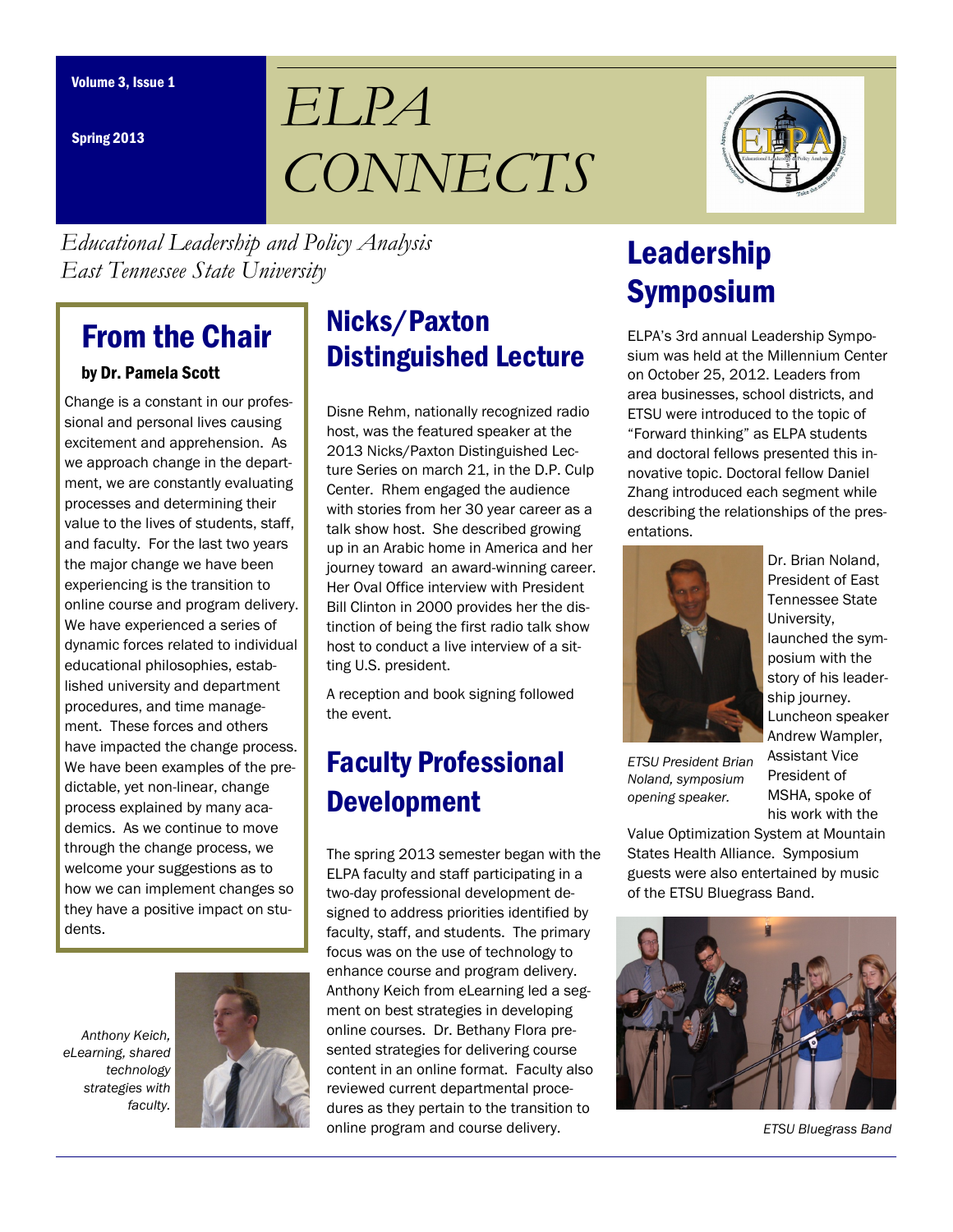### The Myth of Accountability



What Don't We Know?

ERIC S. GLOVER

### Glover Authors Book

Dr. Eric Glover's new book, *The Myth of Accountability: What don't we Know?,*  explores the limitations of contemporary education policies, explains why accountability is a necessary tool, and provides guidance for leadership in education. This is an excellent read for all leaders, teachers, parents, and citizens who are concerned about the future of education in America. Glover stresses the importance of nurturing relationships and explains the effects of building upon teachers' strengths and supporting their work. The book was published by Rowman & Littlefield Education in 2013 and is now available for purchase through bookstores, online, or directly from the publisher.

#### ELPA students' presented at the 2012 Leadership Symposium

*Forward thinking and your organization* by Scott Sawyer

*Forward thinking transformed Australian sports* by Philip Rotich

*Who are forward thinkers?* by Stephanie Tweed

*Challenges in Forward thinking* by Rachel Heaton

*Building forward thinking in your organization* by Erika Bradley

*Forward thinkers and thinking organizations* by Miriam Phillips

### New Master's Degree in Teacher Leadership

Area K-12 teachers have the opportunity to take part in a new master's degree program in Teacher Leadership. Participants will learn communication and coaching skills necessary to support and lead change as they gain understanding of protocols for disciplined conversations about lesson design. Students in this program "will also learn how to evaluate their students' work for strengths and weaknesses," according to Dr. Virginia Foley, program coordinator.

Foley plans for the first Teacher Leadership cohort to begin with the Summer 2013 semester, and applications are now being accepted. The 37 credit hour program will take place over six consecutive semesters. For additional information, contact Dr. Virginia Foley at foleyv@etsu.edu.

#### ELPA plans new cohorts

#### Summer 2013

M.Ed., Teacher Leadership M.Ed., PPSL Student Personnel

Fall 2013

Ed.D., PPSL

Ed.D. and Ed.S., School Leadership

#### Spring 2014

Ed.D., Administrative Endorsement

Early submission of applications is recommended due to limited available space.

## In the News

Mark Foster has been named principal of Sullivan Central. He completed his M.Ed. in Administrative Endorsement in December 2011.

Dr. Renner and Ivy Click (ELPA student) co-authored "Freedom of Expression, First Amendment and Social Media: New Faculty Rights Concerns in the United States," published in the *Handbook of Research on Transnational Higher Education Management.* 

Dr. Don Good and Deanna Garman (ELPA student) co-authored "Student success: A comparison of fact-to-face and online sections of community college biology course," published in *Review of Higher Education and Self-Learning*, 5(16), 179- 189.

Valentine, T.C., Scott, P.H., & Good, D.W. (2012). "Response to intervention in meeting academic needs of at-risk students in kindergarten through second grade: Teacher perceptions of implementation." *Tennessee Educational Leadership,* 39(2), 23-30.

Lamar Smith, Pamela Scott, & Don Good co-authored "Third and Fourth Grade TCAP Scores and the Universal Breakfast Program in Unicoi County, Tennessee," published in the Spring 2013 issue of *Tennessee Educational Leadership*..

Flora, Bethany, Foley, V., Flora, Bill, Scott, P, Good, D., & Joyner, D. 2012, November). *From grapes to wine: Traditional to online doctoral programs*. Association for Continuing Higher Education Annual Conference, Austin, TX.

Lampley, J. Good, D., & Abraham, S. (2012, November). Expectations *and Experiences of Online Doctoral Students*. Mid-South Educational Research Association, Lexington, KY.

Renner, J. (Jan 6th - Jan 9th 2013). *Freedom of Expression, First Amendment and Social Media in Higher Education.* Hawaii International Conference on Education.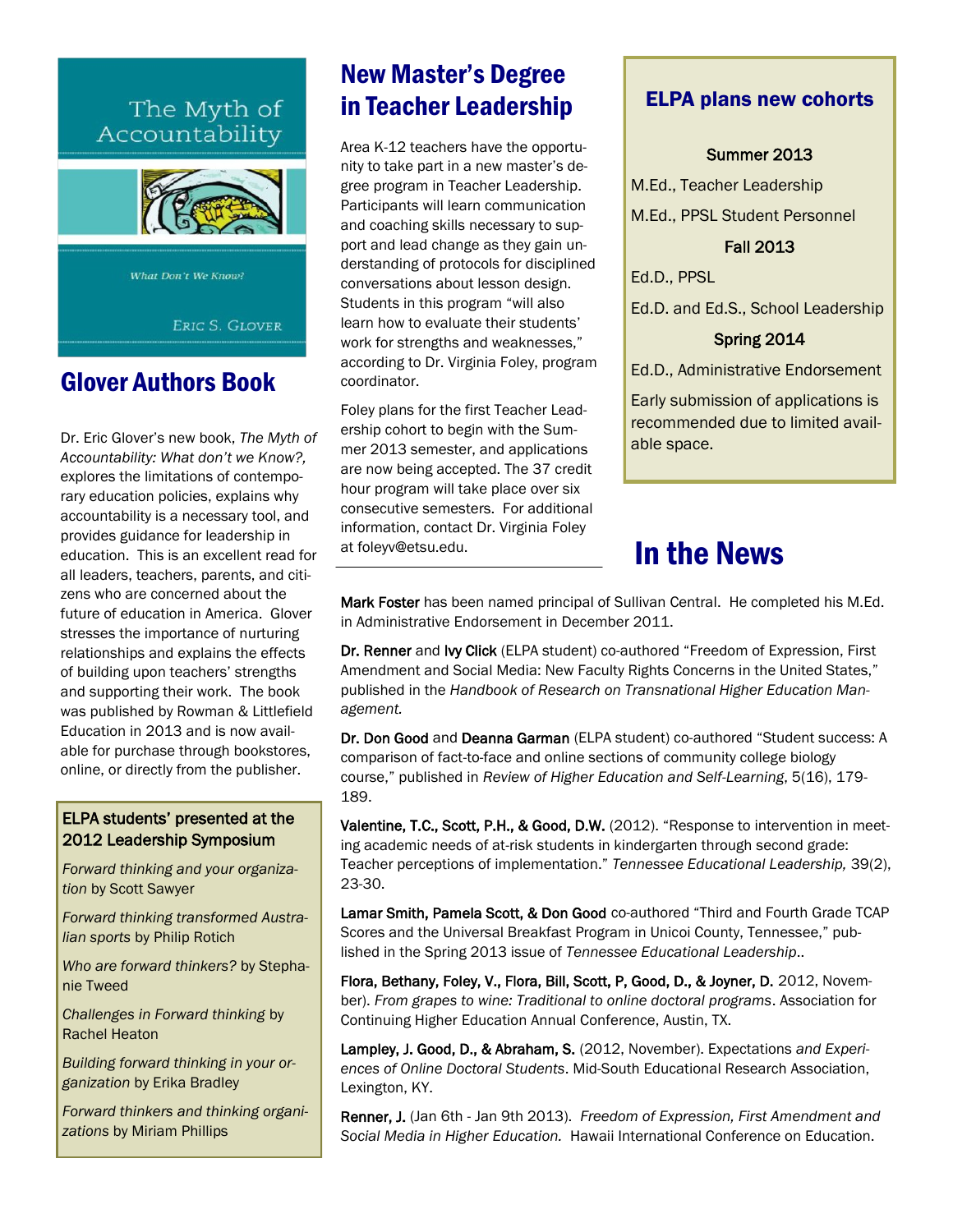### Dissertation Boot Camp

The Dissertation Boot Camp is multi-day event. Dr. Celia McIntosh, Dean, School of Graduate Studies, Dr. Marie Jones, Assistant Dean, Sherrod Library, and Dr. Virginia Foley, ELPA Faculty, are a few of the leaders who will be guiding students at this event.

Barbara J. Lowe, an ELPA student, attended the boot camp and highly recommends this event to any interested ELPA student. "Boot Camp was the jumpstart that I needed," Lowe said, "It was onestop shopping to have many of the major players all in one place."



ELPA student B.J. Lowe found the inspiration she needed at **Dissertation** Boot Camp.

Students receive guidance designed to assist the writing process. Participants will have the benefit of feedback from an expert thesis/dissertation reader.

Students registered to attend are expected to attend all four sessions. For more information, go to [http://www.etsu.edu/gradstud/BootCa](http://www.etsu.edu/gradstud/BootCamp.aspx) [mp.aspx](http://www.etsu.edu/gradstud/BootCamp.aspx)

### Graduate success

The School of Graduate Studies provides support to ETSU graduate students with their Graduate Student Success Specialist. Beth Evelyn Barber is dedicated to assisting graduate students with their personal and academic goals. She is available to help resolve problems and obstacles that could become a disruption in a student's personal and academic ambitions, and is a resource for campus and community services. Barber's office is located in Burgin Dossett Hall (B12a), and graduate students are also encouraged to contact her by phone (423-439-7062) or email ([gradsuccess@etsu.edu\).](mailto:gradsuccess@etsu.edu)

### Online Learning Tools and Tips

#### By Dr. Bethany Flora

Students and faculty are pressed with time. Often, we are not using online tools simply because we do not have the time to attend training or a workshop on that tool. In addition to the lack of time to explore new tools, there is also no single-stop-shop online for exploring, comparing, and reviewing online learning tools. This new column in the ELPA newsletter will offer up three tips and tools each edition for readers to try out.

#### ePortfolio

Tired of three-ring binders of information that sit on the shelf collecting dust? Try creating an ePortfolio that you can share electronically with anyone! One of the best free ePortfolio sites available to students and faculty is google. With a gmail account, you can create an ePortfolio. A great tutorial on how to create a google ePortfolio can be found at: [https://sites.google.com/site/eportfolio1941/creating-your-eportfolio](https://webmail.etsu.edu/owa/redir.aspx?C=f17e9a53ab1f401bb8f6dabf44487f7d&URL=https%3a%2f%2fsites.google.com%2fsite%2feportfolio1941%2fcreating-your-eportfolio)

#### Dropbox

Are you needing to share documents or edit documents with someone else? Tired of sending them back and forth as attachments over email? Try Dropbox. Dropbox is a free online collaboration spot where people can share photos, documents, and other files and edit them "real-time". One of the best features of Dropbox is the ability to access your documents from anywhere, as long as you have internet access. No more carrying a jump drive to conferences! Check out Dropbox at: [https://www.dropbox.com/](https://webmail.etsu.edu/owa/redir.aspx?C=f17e9a53ab1f401bb8f6dabf44487f7d&URL=https%3a%2f%2fwww.dropbox.com%2f)

#### Electronic Signatures

Are you tired of signing forms? We are too! Take some time to explore this exciting free electronic signature tool in google called, Hello Sign: [https://www.hellosign.com/gmail](https://webmail.etsu.edu/owa/redir.aspx?C=f17e9a53ab1f401bb8f6dabf44487f7d&URL=https%3a%2f%2fwww.hellosign.com%2fgmail)



#### *ELPA students were honored*

*for their contributions to the 2012 Leadership Symposium. Pictured (l-r) are Erika Bradley, Derriell Springfield, Sneha Abraham, Miriam Phillips, Philip Rotich, Stephanie Tweed, and Daniel Zhang. Not available for photograph were J. Mike Ramey and Rachael Heaton .*

### What Are Faculty Reading?

- Dr. Scott "The Future: Six Drivers of Global Change" by Al Gore
- Dr. Virginia Foley "The Element" by Sir Ken Robinson
- Dr. James Lampley "The Immortal Life of Henrietta Lacks" by Rebecca Skloot
- Dr. Hal Knight "Quiet: The Power of Introverts in a World that Can't Stop Talking" by Susan Cain
- Dr. Eric Glover "Ignorance: How It Drives Science" by Stuart Firestein
- Dr. Don Good "The Most They Ever Had" by Rick Bragg.
- Dr. Catherine Glascock— "Research for Social Sciences and Education ." Sage Publications